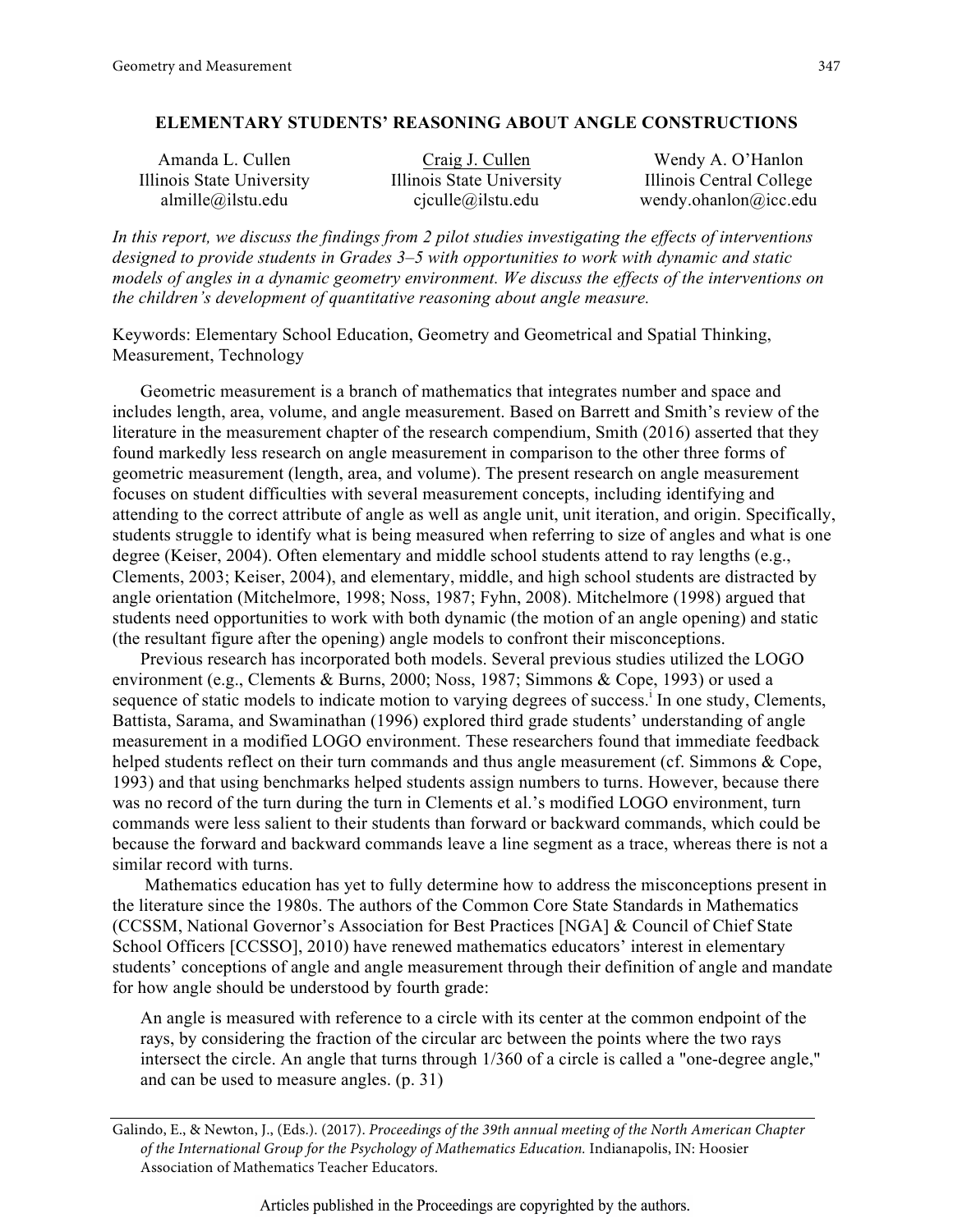To promote this interpretation of angle and extend the literature on angle, we designed interventions. Both were enacted in a dynamic geometry environment utilizing the computer software, Geometer's Sketchpad, to provide children with opportunities to work with movable angle situations as well as reflect on dynamic (the motion of an angle sweeping open) and static (the resulting image of an angle after sweeping open) angle models. In this report, we discuss the results from our testing of these interventions. We posed the research question: *In what ways does interacting with dynamic and static angle models affect students' reasoning about angle constructions in Grades 3, 4, and 5?*

# **Theoretical Perspective**

We approached this study from a quantitative reasoning approach. According to Thompson (1990), "a quantity is a quality of something that one has conceived as admitting some measurement process. Part of conceiving a quality as a quantity is to explicitly or implicitly conceive of an appropriate unit" (p. 5). In the case of angle measure, quantifying involves reasoning about the unit (e.g., a degree) in terms of a quantitative relationship (i.e., a multiplicative relationship) between a fraction of the circular arc of a circle and the circle's circumference, which is consistent with the CCSSM authors' (NGA & CCSSO, 2010) recommendations for how fourth grade students should understand angle measure.

There are three types of quantity—gross, extensive, and intensive (Piaget, 1965). Gross quantity depends on perception—one object is bigger, smaller, more, less, or the same as another in terms of some attribute. Extensive quantity is additive (Piaget, 1965) and the result of unitizing activity (Steffe, 1991), whereas intensive quantity is not additive (Piaget, 1965). Instead, it requires proportional reasoning. For example, if Person A is traveling 20 mph and Person B is traveling 40 mph, we are not traveling 60 mph. We used a quantitative reasoning approach in our design of the interventions as well as in our interpretation of the findings.

#### **Method**

To investigate dynamic and static angle models affected students' reasoning about angle constructions, we wanted to observe and document changes. Thus, we utilized the microgenetic method (Siegler & Svetina, 2006). The microgenetic method has three main tenets:

(1) observations span the whole period of rapidly changing competence; (2) the density of observation within this period is high, relative to the rate of change; and (3) observations of changing performance are analyzed intensively to indicate the processes that give rise to them. (Siegler & Svetina, 2006, p. 1000)

The data presented in this report were collected during the 2014–2015 school year at a suburban public school in the Midwestern region of the United States. In the first pilot study, we interviewed 18 students in Grades 3–5 (ages 8–12), six students per grade. For the second pilot study, we interviewed 19 students in Grade 3 (ages 8–9). Each student participated in three 4 to 18 minute individual interviews with one of the three authors of this report during the normal school day. We used a structured interview protocol and recorded the interviews using screen-capturing software, Screencast-o-matic, which also records audio. Consistent with the microgenetic method, observations were dense. The three interviews occurred on three separate days, and the mean elapsed time between first and third session was 2.9 school days (max of 5 school days). Prior to the first interview and after the third, children took a written survey. On this survey, children were asked to give a definition of angle, estimate the measure of a given angle, and construct an angle. On six items, children were asked to select one out of three angles that (a) had a specified measure, (b) had the largest measure, or (c) had the smallest measure.

Galindo, E., & Newton, J., (Eds.). (2017). *Proceedings of the 39th annual meeting of the North American Chapter of the International Group for the Psychology of Mathematics Education.* Indianapolis, IN: Hoosier Association of Mathematics Teacher Educators.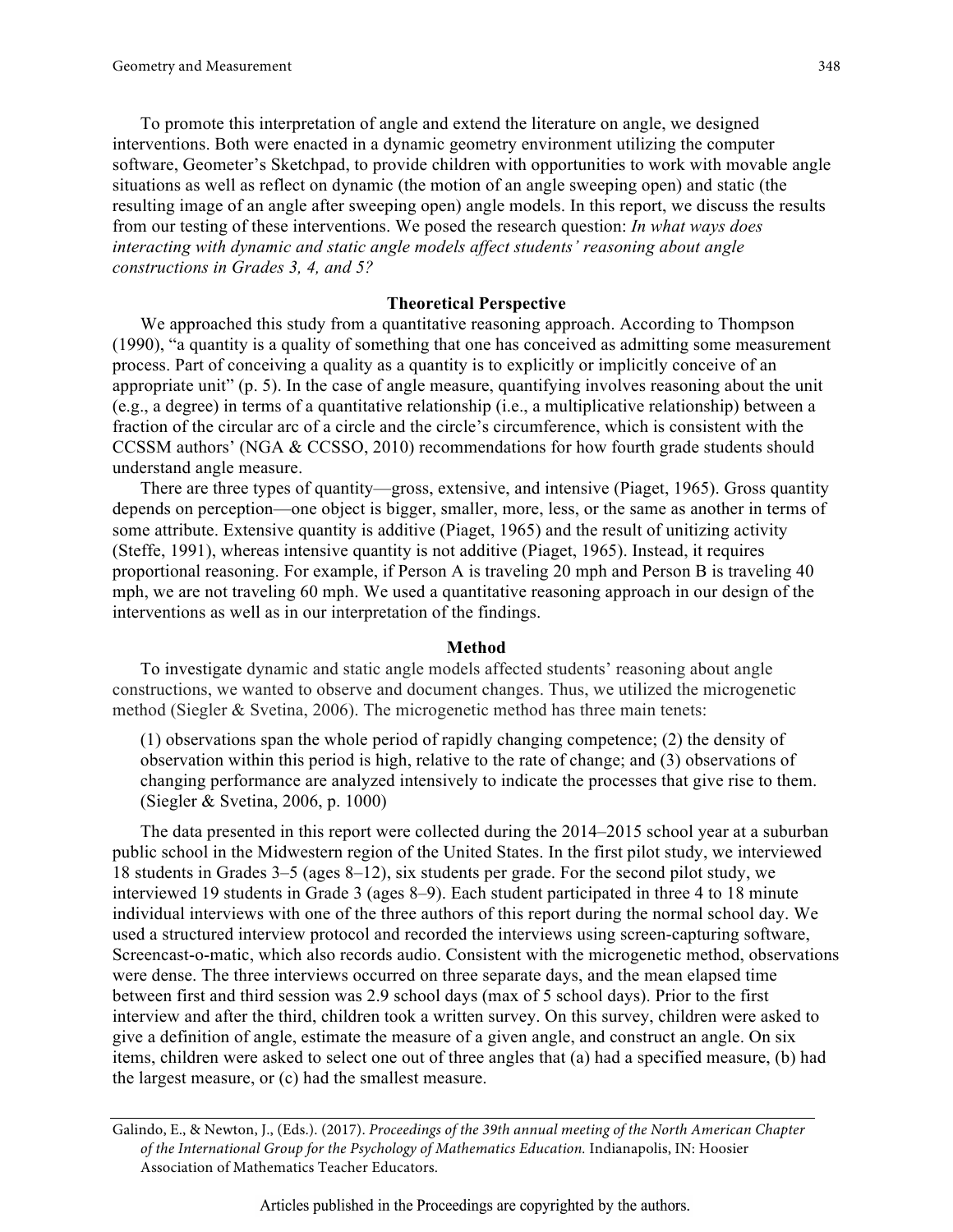#### **Pilot 1**

During the first interview, we guided each student through a tutorial on how to use four sliders in a dynamic geometry environment (i.e., Geometer's Sketchpad). Each of the sliders had a different effect. One slider opened and closed the angle, one translated the image left and right, one rotated the image of the angle, and one lengthened and shorted the rays.

During the second interview, the student went through eight trials, which we define to be a taskintervention pair (Siegler & Crowley, 1991). Specifically, the student was asked to construct an angle of a specified measure and to let the interviewer know when he or she was ready to check. During the check, the researcher clicked a check button and a ray swept from the initial ray to the angle of the terminal ray of the desired angle. In addition, benchmark rays appeared at each 30-degree interval until the ray stopped at the terminal side of the angle (see Figure 1). Note that the ray left a fading trace as it swept across the screen to provide a record of the turn (cf. Clements et al., 1996). The measure of the angle the students constructed was also briefly displayed, providing them with feedback. This feedback allowed them to compare the size of two angles (the created and desired) to their associated measure as well as to compare the difference in the created and desired angle. For example, in the sequence below a student would have had the opportunity to see a 120-degree angle, a 128-degree angle, and to see that small difference between the two was about eight degrees. During the third interview, the student went through nine trials with the same design principles.



**Figure 1.** A sequence of screen shots displaying the labeled benchmark rays (e.g., 30, 60, 90) appearing as the student checked her attempt at a 120-degree angle.

#### **Pilot 2**

During the first interview, we asked the student to use one slider to create an angle of a specified measure on eight trials. This process was repeated for nine trials during the second interview and nine trials during the third interview. For the construction of all 26 angles, the student started with one initial horizontal ray and one slider that opened and closed the angle. For each angle, the interviewer told the student to use the slider to create an angle of a specified measure.

The 19 participants were divided between the two intervention groups: 10 were in Intervention Group 1 (IG1) and nine were in Intervention Group 2 (IG2). For children in IG1, during alternating trials in Interviews 1 and 2, unlabeled benchmark rays of 30 degrees would appear as the child used the slider to open the angle (see Figure 2). During the trials in Interview 3, the benchmark rays did not appear during any of the trials. When the child indicated that he or she was ready to check, the check button was clicked, and a ray swept from the initial ray of the angle to the terminal ray of the angle the child had been instructed to create. The main components of Pilot 2 IG1 were a subset of those in Pilot 1: Benchmark rays appeared at each 30-degree interval until the ray stopped at the terminal side of the desired angle. The measure of the angle the child constructed was briefly displayed for the interviewer to record (see Figure 1). In contrast, for children in IG2, benchmark

Galindo, E., & Newton, J., (Eds.). (2017). *Proceedings of the 39th annual meeting of the North American Chapter of the International Group for the Psychology of Mathematics Education.* Indianapolis, IN: Hoosier Association of Mathematics Teacher Educators.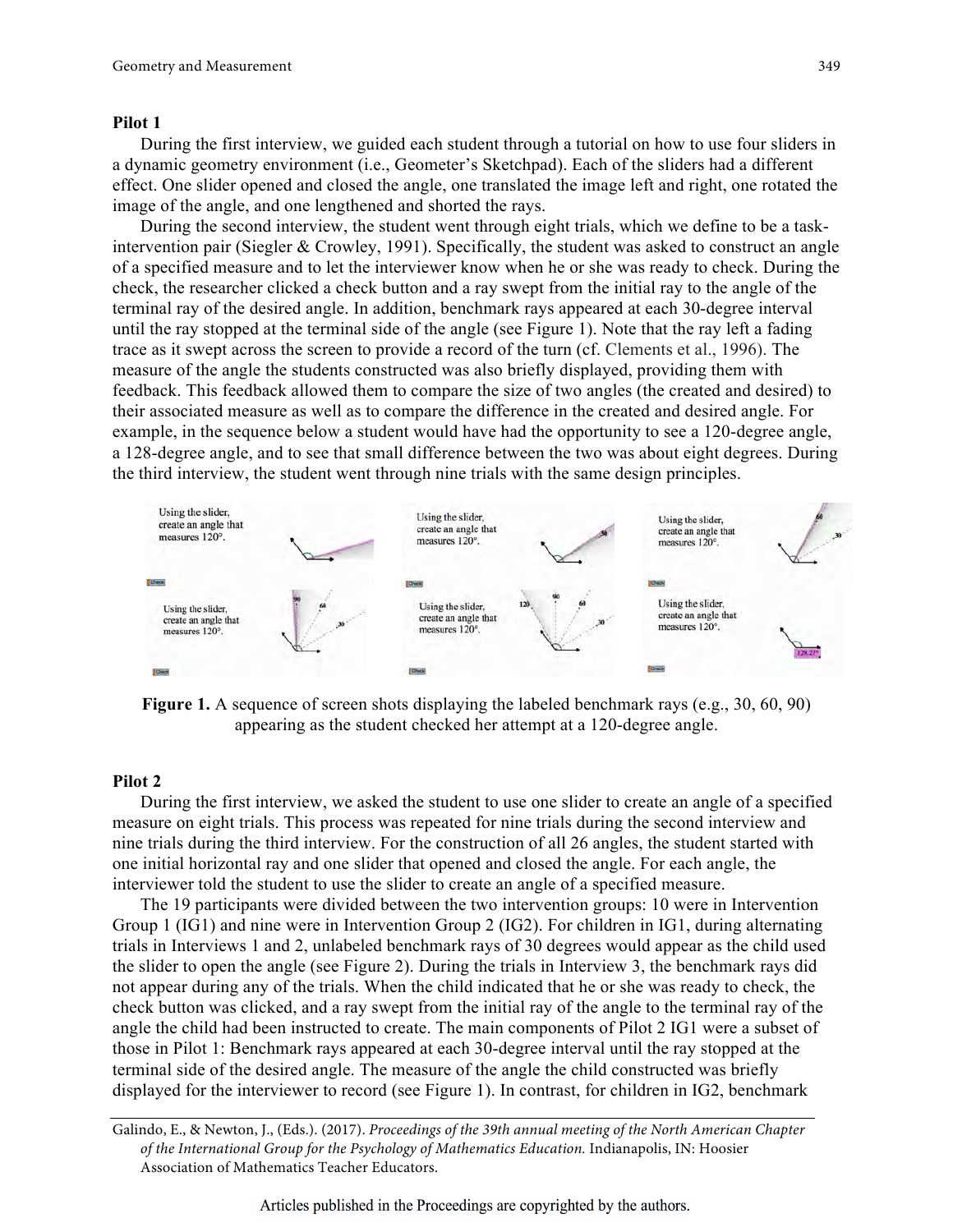rays appeared neither during construction nor during the check. Instead, when the check button was clicked, only the measure of the angle the child constructed was displayed. Figure 3 summaries the key components of the two pilot studies.



**Figure 2.** A sequence of screen shots displaying the 30-degree benchmark rays appearing for students in Pilot 1 and Pilot 2 IG1 as the terminal ray of the angle swept open.

| Pilot 1                          | Pilot 2, Group 1                 | Pilot 2, Group 2            |  |
|----------------------------------|----------------------------------|-----------------------------|--|
| Grades 3-5                       | Grade 3                          | Grade 3                     |  |
| 18 participants (6 per           | 10 participants                  | 9 participants              |  |
| grade)                           |                                  |                             |  |
| 3 interviews                     | 3 interviews                     | 3 interviews                |  |
| 17 trials                        | 26 trials                        | 26 trials                   |  |
| 4 sliders                        | 1 slider                         | 1 slider                    |  |
| Alternating trials,              | Alternating trials,              | <b>NA</b>                   |  |
| unlabeled benchmark rays of      | unlabeled benchmark rays of      |                             |  |
| 30 appeared as created angle     | 30 appeared as created angle     |                             |  |
| $(*)$                            | $(*)$                            |                             |  |
| <b>Trial 9, 90</b>               | <b>Trial 9, 90</b>               | <b>Trial 9, 90</b>          |  |
| Trial 10, 80*                    | Trial 10, 80*                    | <b>Trial 10, 80</b>         |  |
| <b>Trial 11, 30</b>              | <b>Trial 11, 30</b>              | Trial 11, 30                |  |
| Trial 12, 40*                    | Trial 12, 40*                    | <b>Trial 12, 40</b>         |  |
| Trial 13, 60                     | <b>Trial 13, 60</b>              | Trial 13, 60                |  |
| Trial 14, 70*                    | Trial 14, 70*                    | Trial 14, 70                |  |
| Trial 15, 120                    | Trial 15, 120                    | Trial 15, 120               |  |
| Trial 16, 110*                   | Trial 16, 110*                   | Trial 16, 110               |  |
| After check button clicked,      | After check button clicked,      | NA                          |  |
| a ray swept from the initial ray | a ray swept from the initial ray |                             |  |
| of the angle to the terminal ray | of the angle to the terminal ray |                             |  |
| of the desired angle, and that   | of the desired angle, and that   |                             |  |
| ray left a trace.                | ray left a trace.                |                             |  |
| After ray swept from initial     | After ray swept from initial     | After check button clicked, |  |
| ray to the terminal ray of the   | ray to the terminal ray of the   | the measure of constructed  |  |
| desired angle, the measure of    | desired angle, the measure of    | angle appeared.             |  |
| constructed angle appeared.      | constructed angle appeared.      |                             |  |

**Figure 3.** Comparison of the key components of the two pilot studies.

In the design of both pilots (including Pilot 2 IG2), we privileged approximations of 10 degrees. During Interview 2 (Trials 9–16), we sequenced trials to pair benchmark angles with near benchmark angles (i.e., angles measuring 10 degrees more or less than one of the bench mark angles). There were four sets of paired trials (see Figure 4) to provide children with experiences that would support

Galindo, E., & Newton, J., (Eds.). (2017). *Proceedings of the 39th annual meeting of the North American Chapter of the International Group for the Psychology of Mathematics Education.* Indianapolis, IN: Hoosier Association of Mathematics Teacher Educators.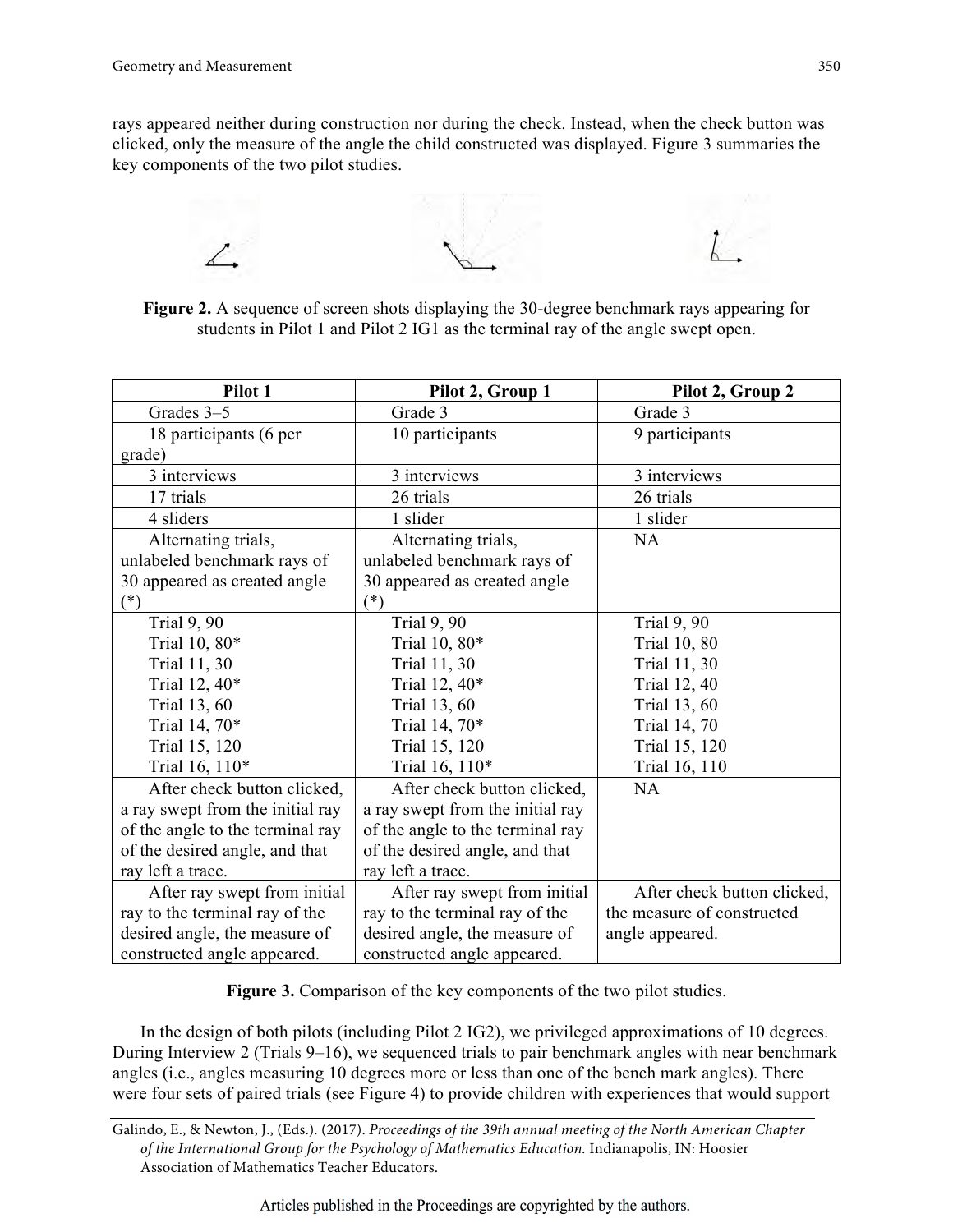| their development of a sense of 10 degrees. (It was our conjecture that developing a sense of 1 degree |  |
|--------------------------------------------------------------------------------------------------------|--|
| would be more difficult than developing a sense of 10 degrees.)                                        |  |

| Trial 9, 90 degrees  |     |                      | Trial 10, 80 degrees |     |     |  |
|----------------------|-----|----------------------|----------------------|-----|-----|--|
| Trial 11, 30 degrees |     |                      | Trial 12, 40 degrees |     |     |  |
| Trial 13, 60 degrees |     | Trial 14, 70 degrees |                      |     |     |  |
| Trial                | 15, | 120                  | Trial                | 16, | 110 |  |
| degrees              |     |                      | degrees              |     |     |  |

We also privileged the integration of number and space. At the end of each trial, we displayed the measure of the constructed angle, providing students with the opportunity to pair the image of the constructed angle with its measure. For students in Pilot 1 and Pilot 2 IG1, this was taken further because of how the terminal ray of the angle swept open, providing students with the opportunity to pair the image of the intended angle with its measure.

In the design of Pilot 1 and Pilot 2 IG1, we privileged 30-degree benchmarks by displaying unlabeled benchmark rays at 30-degree intervals during construction on alternating trials. Additionally, the check on every trial displayed 30-degree benchmark rays with labels (e.g., 30, 60, 90). Our purpose for including these supports was to encourage students to reason about, use, and operate on specific benchmark angles as well as to encourage the integration of number and space.

In the design of Pilot 2 IG2, we privileged only feedback. Upon clicking the check button, the measure of the angle the child constructed on a given trial was displayed. This provided the children with the opportunity to reflect upon how the measure of the angle they constructed compared to the desired angle measure (cf. Jaehnig & Miller, 2007).

## **Discussion of Findings**

Our findings indicate that the interventions had an effect on students' angle constructions. In this section we provide a representative sample of quotes to illustrate each of our three main findings.

First, we found that interacting with dynamic and static angle models increased third and fourth grade students' recognition and use of 30-degree benchmarks. Most of the third and fourth grade students did not mention the 30-degree benchmarks during the first eight trials, but by Trial 9, many of these young students in Pilot 1 and Pilot 2 IG1 were referring to them when they described what they were thinking about during or after angle construction.

- Trial 10, 80: "[While creating] 30, 60, that's about 80. [After check] I noticed that I was right, because since the 90 degree angle is um, is up I kind of noticed that if its 80 you might need to make it a little more slanted." (Bob, Grade 4, Pilot 1)
- Trial 10, 80: "I was, um, pretty close. [What were you thinking about when you made that?] Uh, well, it showed us the lines. So I knew it- one was 30, one was 60, and I knew it wouldn't be all the way– all the way to 90 but it's be a little less than 90 but a little more than 60." (Erin, Grade 3, Pilot 2 IG1)
- Trial 15, 120: "I was counting by 30s by like 30, 60, 90." (Charlie, Grade 3, Pilot 2 IG1)

Second, we found that by asking students what they noticed after the check button was clicked as part of our interview protocol, we prompted students to compare the desired and constructed angles numerically and spatially. Although this occurred for students in Pilot 2 IG2, it was more pronounced for students in Pilot 1 and Pilot 2 IG1. To illustrate, we provide four quotes below. We found the first

Galindo, E., & Newton, J., (Eds.). (2017). *Proceedings of the 39th annual meeting of the North American Chapter of the International Group for the Psychology of Mathematics Education.* Indianapolis, IN: Hoosier Association of Mathematics Teacher Educators.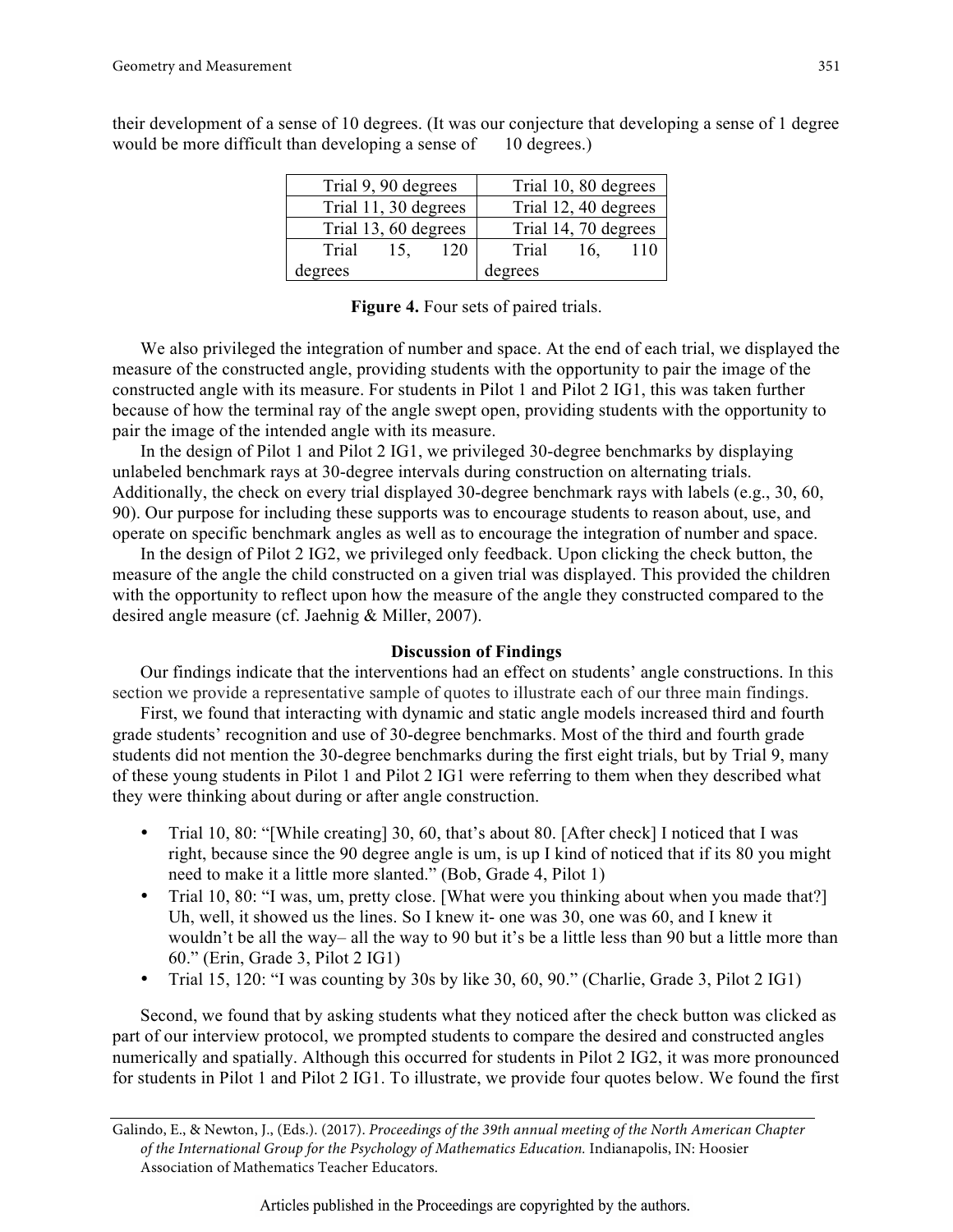two (from students in Pilot 1 and Pilot 2 IG1) to be qualitatively different from the last two (from student in Pilot 2 IG2).

- Trial 10, 80: "Well, I remember how last time, um, if I- I moved a lot but it was only just this much to get ta- just um like a tiny bit to get to like 74 from 70, [Mmm so 70] like 71 or something, so I didn't want to go too far from 60 because I know that's about 20 away." (Genny, Grade 3, Pilot 2 IG1)
- Trial 14, 70: "I had to make it just a little bit smaller in order to make it 70 degrees and like down here where I tried to make a 40 degree angle and I gave it too much space." (Frank, Grade 5, Pilot 1)
- Trial 11, 30: "28 degrees. [What do you think?] Good."(Pam, Grade 3, Pilot 2 IG2)
- Trial 12, 40: "35. 5 off. That's good still." (Billy, Grade 3, Pilot 2 IG2)

Third, we found that most students appeared to benefit from paired trials. Some students reasoned about a unit of 10 degrees and fractional parts of the benchmark created wedge. These students' quantitative reasoning was a bit more advanced than the students who could only reason about a little more or a little less than the benchmark rays, as illustrated by their quotes below in which they utilized specific numeric relationships (e.g., difference between the measure of the benchmark angle and the measure of the desired angle).

- Trial 14, 70: "So like 90, so that like is 60,...okay. Um, 'cuz 70 is, well obviously, uh 10 degrees larger than 60." (Amber, Grade 5, Pilot 1, created 71.97 degree angle)
- Trial 17, 150: "That, um, like the, um, the arrow, it went a little bit past it because, um, 120 is only 30 away and it seems like 30's long but it's not." (Eric, Grade 3, Pilot 1, created 139.01 degree angle)

One benefit of the microgenetic method is to have dense observations during a change to document that change. Hence, after we documented some shifts, we dug deeper to explore how one student's explanations and actions changed from trial to trial. Oscar, a fourth grade student in Pilot 1, exhibited improvement in his approximations for 10 degrees across the four sets of paired trials and clearly articulated how he learned from the previous trials. After constructing an angle that measured 86.36 degrees (for a desired angle measure of 80 degrees), Oscar explained, "I needed to go a little further back. I put, I was trying to measure about a little before the 90-degree angle." On this trial (Trial 10), Oscar correctly reasoned quantitatively about the benchmark angle measure and the desired angle measure (i.e., that 80 degrees is less than 90 degrees); however, he did not identify how much less (i.e., difference between the measure of the benchmark angle and the measure of the desired angle). On the next off-benchmark trial (Trial 12), Oscar constructed an angle that measured 47.84 degrees (for a desired angle measure of 40 degrees). When asked what he was thinking about when constructed his angle, he said, "It goes just a few shades away from the 30 degree angle, mmm, not that much." Although Oscar's constructed angle and explanation indicate he knew that a 40 degree angle was larger than a 30-degree angle, his reference to "not that much" supports an inference that he realized his attempt to create an angle that was 10 degrees more than the benchmark angle was too large. We take his explanation as evidence that Oscar had identified a 10-degree angle as a mental unit, and we predicted that his next attempt to create an angle 10 degrees more than the benchmark angle would be improved.

Based on these prior experiences, Oscar made an adjustment to his mental unit of 10-degrees on the next two off-benchmark trials (Trials 14 and 16). On Trial 14, Oscar constructed a 69.85-degree angle for a desired angle measure of 70 degrees. After checking the measure of his constructed angle, he said,

Galindo, E., & Newton, J., (Eds.). (2017). *Proceedings of the 39th annual meeting of the North American Chapter of the International Group for the Psychology of Mathematics Education.* Indianapolis, IN: Hoosier Association of Mathematics Teacher Educators.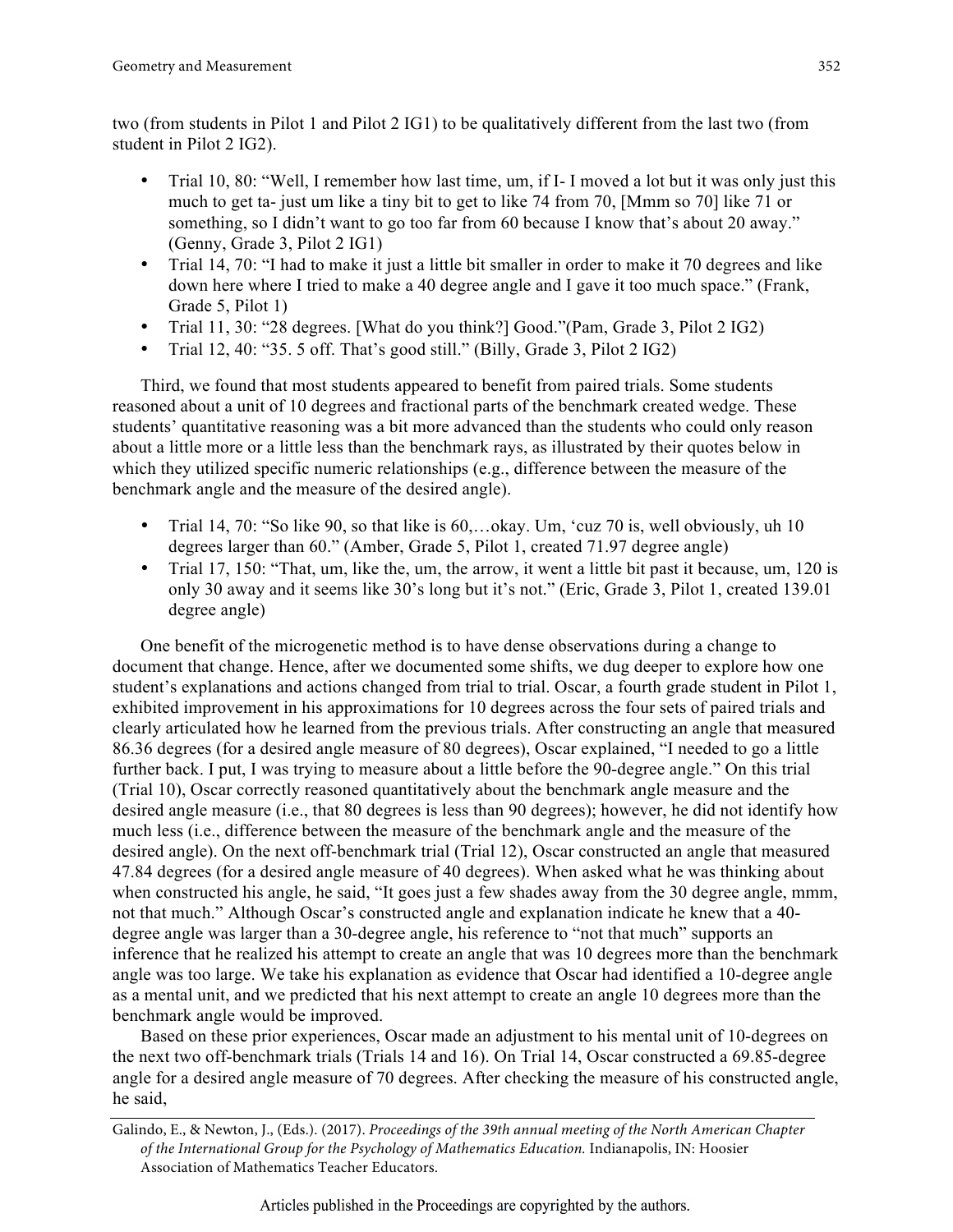It's like the other question...When it was asking the 40-degree, um, I went a little far; I was right there so then I kinda realized on a few more problems it was about like 80 and stuff like that—that I didn't need to go as far as I was going.

We take this as evidence that Oscar is reflecting on relating number to space—that is, his image of what a 10-degree angle looks like was too large in previous trials (Trials 10 and 12), so he had to make it smaller on this trial.

On the last off-benchmark trial (Trial 16), Oscar constructed a 110.91-degree angle for a desired angle of 110 degrees. When asked to explain his thinking before getting feedback, he said,

I think this one is going to be right 'cuz…90 degrees. Because um, kinda of like the 60 degree and stuff, I knew that I had to go a little short, shorter because it was only 10 degrees higher than, I mean the 40 degrees… I only need it to go about right there. So then on the 90 degrees it was 20 degrees um higher than the 90 degrees so I went probably about another half of the way, right there [points to location on the screen with the cursor].

Oscar's explanation indicates that he was again reflecting on what a 10-degree angle looks like. However, how he used that 10-degree angle as a unit can be interpreted in two different ways. One interpretation is that he thought about a 20-degree angle as composed of two 10-degree angles—10 more than 90 degrees and then 10 more than that. Another interpretation is that he thought about a 30-degree angle as 10-degrees and 20-degrees and then a 10-degree angle as half of a 20-degree angle—10 more than 90 degrees (100 degrees) and then half way between 120 and 100 is 110 (i.e., "about another half of the way"). Although we expected to see Oscar use the benchmark angle of 120 degrees and think about 10 degrees less than the 120-degree angle, Oscar showed flexibility in his thinking by starting with the benchmark angle of 90 degrees to approximate a 110-degree angle. Regardless, Oscar exhibited improvement in his approximations for 10 degrees and his reasoning about angles.

### **Educational Importance of the Research**

The experimental interventions enacted in Geometer's Sketchpad were designed to provide opportunities for students to engage with dynamic and static angle models. The results from the two pilot studies extend the previous literature on children's reasoning about angles and angle measurement. Specifically, our results suggest providing children with opportunities to reason about angles as multiples of 30 (e.g., a 120-degrees angle as four 30-degree angles) and as partitionings of 30s (e.g., a 40-degree angle as a 30-degree angle plus one-third of another 30-degree angle) has the potential to support children's recognition and use of 30-degree benchmarks. Our study also indicates that asking students what they noticed after receiving feedback on their angle constructions (after the check button was clicked) prompted students to compare the desired and constructed angles numerically and spatially.

Although we do not have evidence that the participants in this study were able to reason about angle measure by comparing the fraction of the circular arc and the circle's circumference, we do have evidence that the students were constructing their own knowledge and adapting their thinking. As illustrated by Oscar's explanations discussed in the results section, Oscar and others were adapting their thinking based on their experiences with the interventions. Specifically, Oscar's repeated attempts to approximate 10 degrees when constructing angles that were designed to be 10 more or 10 less than a benchmark angle helped him adapt this thinking and connect his numerical reasoning (i.e., 10 more degrees) to his spatial reasoning (i.e., what 10 more degrees looks like). Hence, his perception and interpretation of his experiences on these trials allowed him to describe an angle as something that can be quantified. The paired trials appeared to be an important component of the interventions in that it gave students opportunities to receive feedback on their quantitative

Galindo, E., & Newton, J., (Eds.). (2017). *Proceedings of the 39th annual meeting of the North American Chapter of the International Group for the Psychology of Mathematics Education.* Indianapolis, IN: Hoosier Association of Mathematics Teacher Educators.